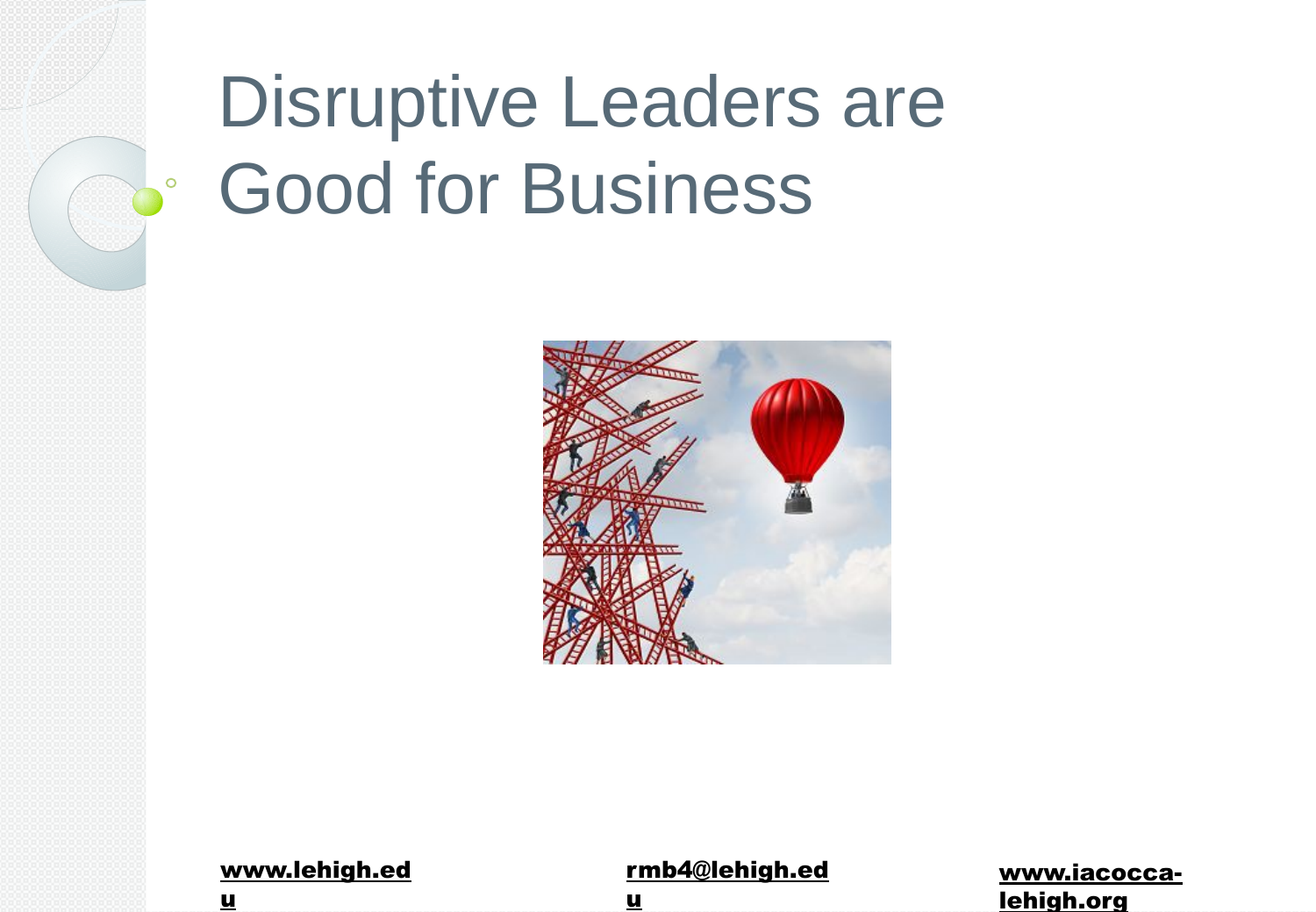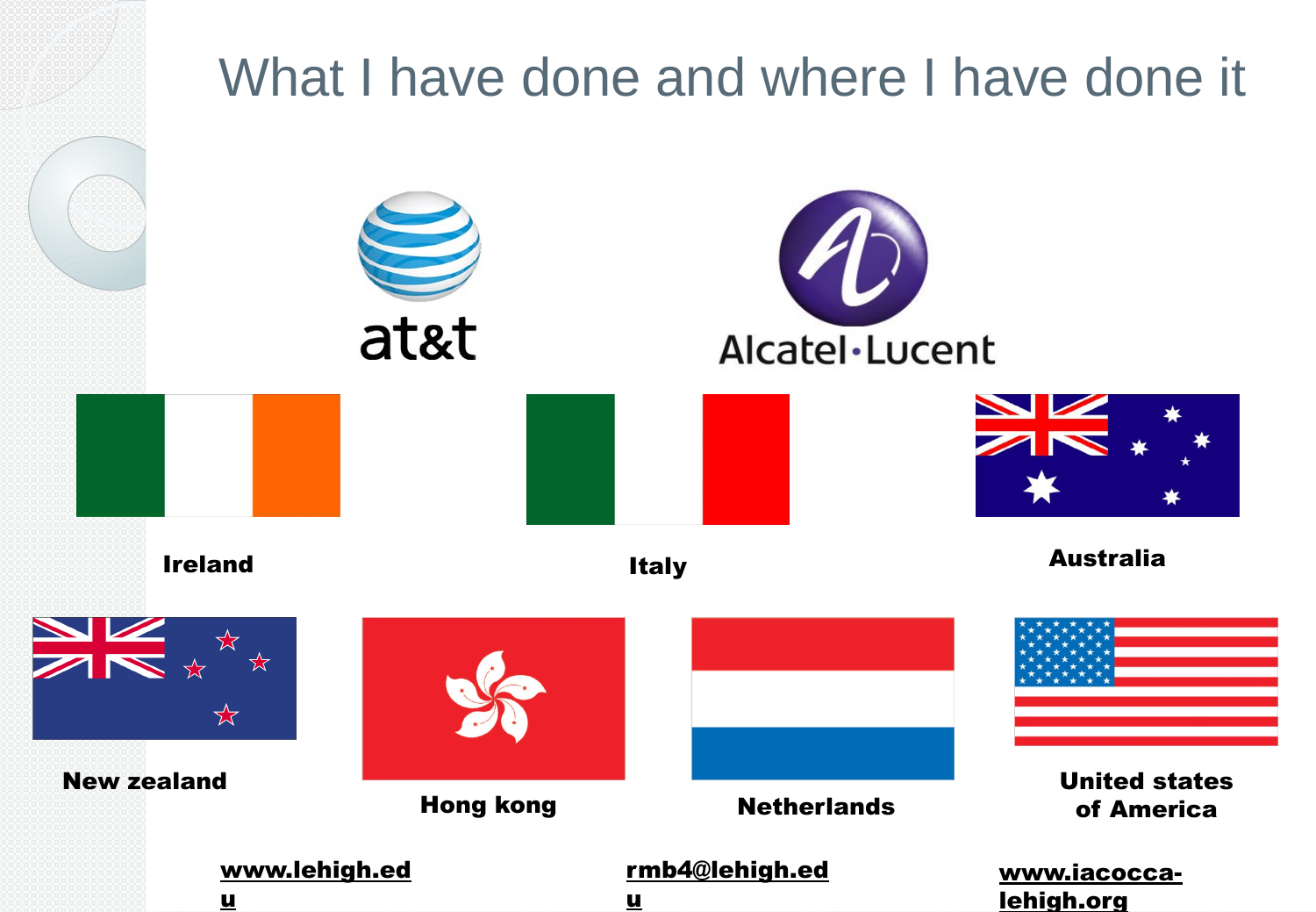## The Shared Genius of Elon

Musk and Steve Jobs • Rare form of design thinking.

- Unfettered conviction.
- Serial disrupters.







| www.lehigh.ed |  |
|---------------|--|
|               |  |

u

#### rmb4@lehigh.ed

u

www.iacoccalehigh.org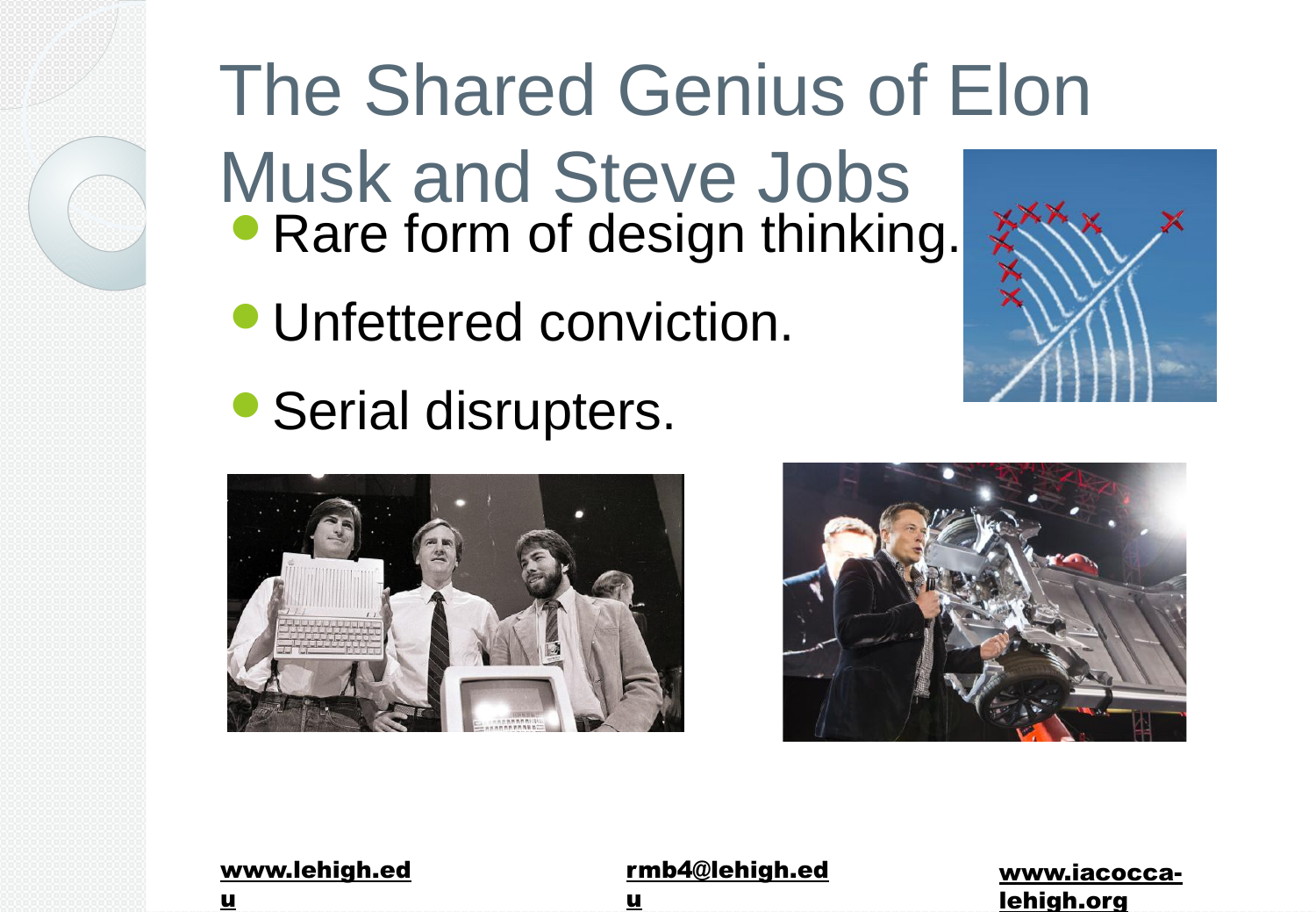

## Elon Musk

- Founder of TESLA (Car sales 22,000 1Q+2Q on track for 55,000 in 2015).
- Founder of Space X (First private company to deliver cargo in space).
- Original Founder of PayPal (sold to Ebay in 2002-\$1.5 Bil).
- Tesla giga factory (\$5 bil facility in Nevada batteries for storing solar energy)

| www.lehigh.ed | rmb4@lehigh.ed | www.iacocca- |
|---------------|----------------|--------------|
|               |                | lehigh.org   |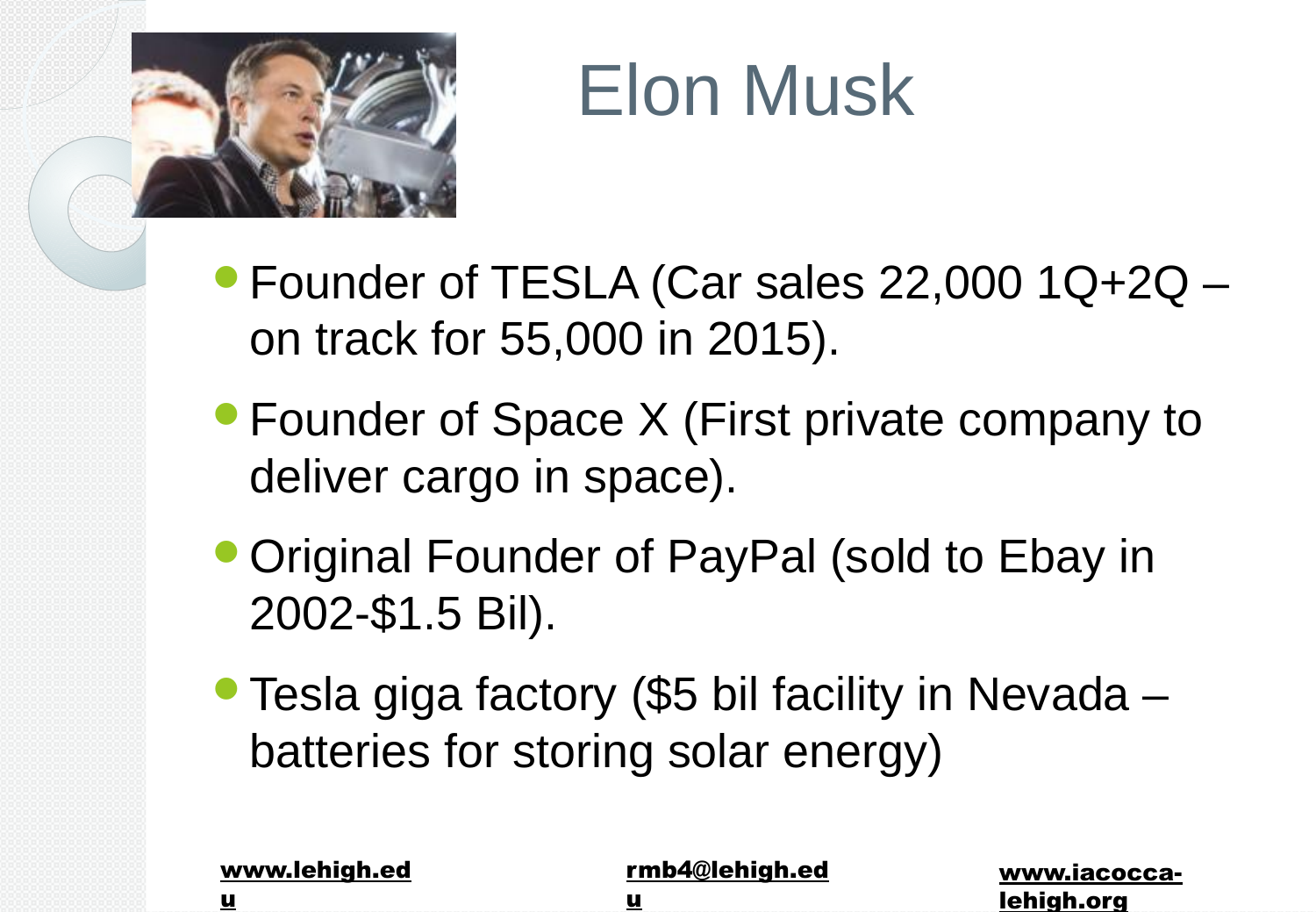### Transformer and Disrupter - Steve Jobs **• JOBS disrupted FOUR industries:**

- COMPUTERS and MUSIC
- ANIMATED MOVIES and MOBILE **COMMUNICATIONS**



www.lehigh.ed

u

rmb4@lehigh.ed u

www.iacoccalehigh.org